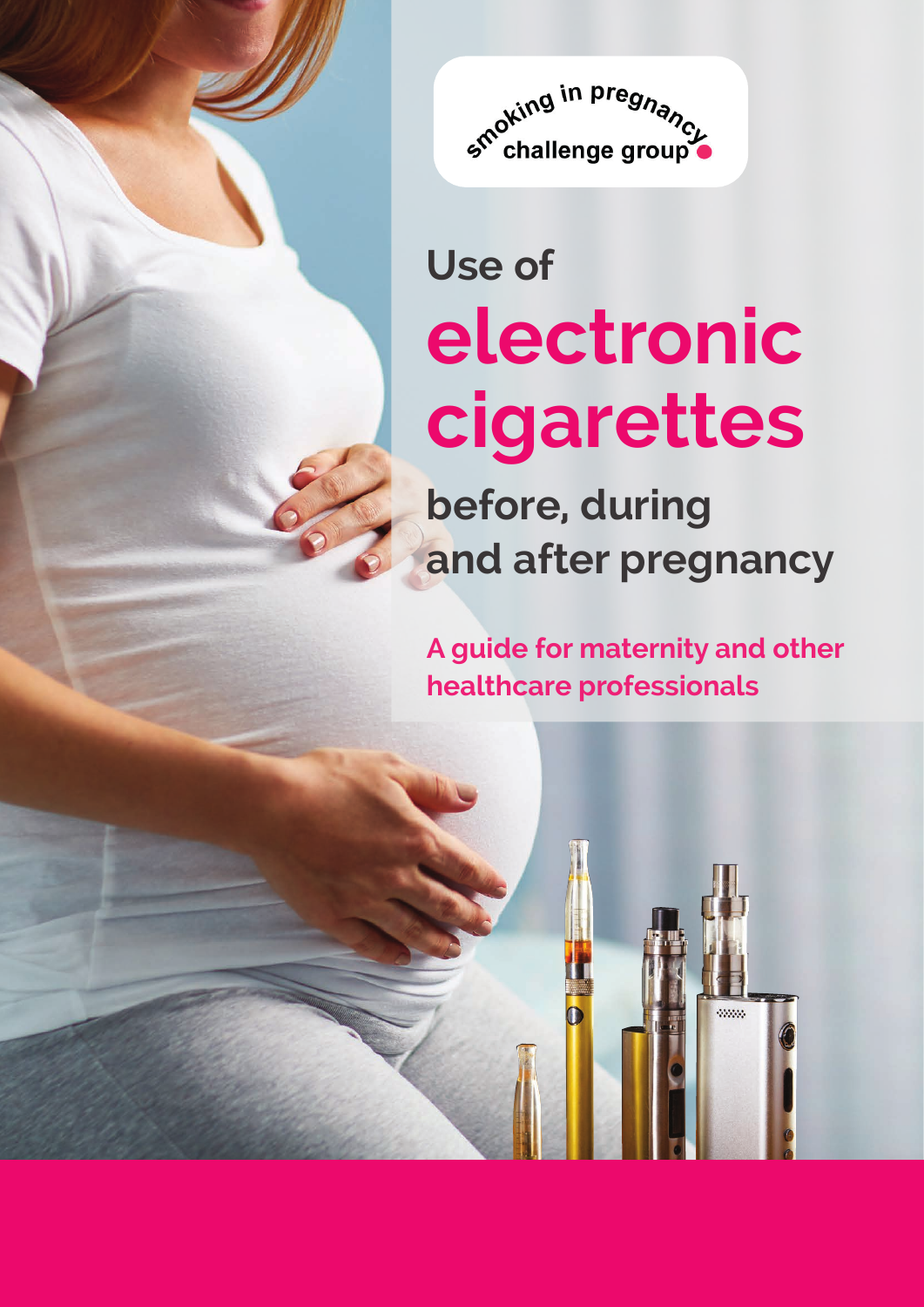<span id="page-1-0"></span>Smoking or exposure to secondhand smoke during pregnancy is responsible for an increased rate of stillbirths, complications during labour, premature birth, miscarriages, birth defects and Sudden Infant Death Syndrome (SIDS). Based on the latest evidence, e-cigarettes are significantly less harmful than cigarettes.<sup>[1](#page-7-0)</sup> E-cigarette use continues to grow, and an estimated 7.1% of the adult population amounting to 3.6 million people in Great Britain currently use e-cigarettes (vape).[2](#page-7-0)

E-cigarettes, also called vapes, are currently the most popular method for quitting smoking in England [3](#page-7-0) and evidence shows that they are an effective aid for quitting.[4](#page-7-0) Over a half, 54.1%, of current vapers are ex-smokers and the proportion has grown year on

year, while the proportion of vapers who also smoke (known as dual users) has declined to only 39.8% in 2019, with use among never smokers rare.<sup>5[6](#page-7-0)</sup> E-cigarettes are also being used by women who smoke during pregnancy as an aid to quit and members of the midwifery team may be asked for advice[.7](#page-7-0)

This short briefing has been produced by the **[Smoking in Pregnancy Challenge Group](http://smokefreeaction.org.uk/smokefree-nhs/smoking-in-pregnancy-challenge-group/)** [8](#page-7-0) and provides a summary of the evidence on e-cigarettes, with suggested responses to some frequently asked questions. It is primarily aimed at practitioners working in England, but can be used by anyone across the UK. A summarised at-a-glance version of this briefing is available on the Challenge Group website. More detailed information is available from the National Centre for Smoking Cessation and Training (NCSCT): **[Electronic Cigarettes: A briefing for stop](https://www.ncsct.co.uk/publication_electronic_cigarette_briefing.php)  [smoking services](https://www.ncsct.co.uk/publication_electronic_cigarette_briefing.php)**[9](#page-7-0) and **[Smoking Cessation: A](https://www.ncsct.co.uk/publication_briefing_for_midwifery_staff.php)  [briefing for midwifery staff](https://www.ncsct.co.uk/publication_briefing_for_midwifery_staff.php)**. [10](#page-7-0)

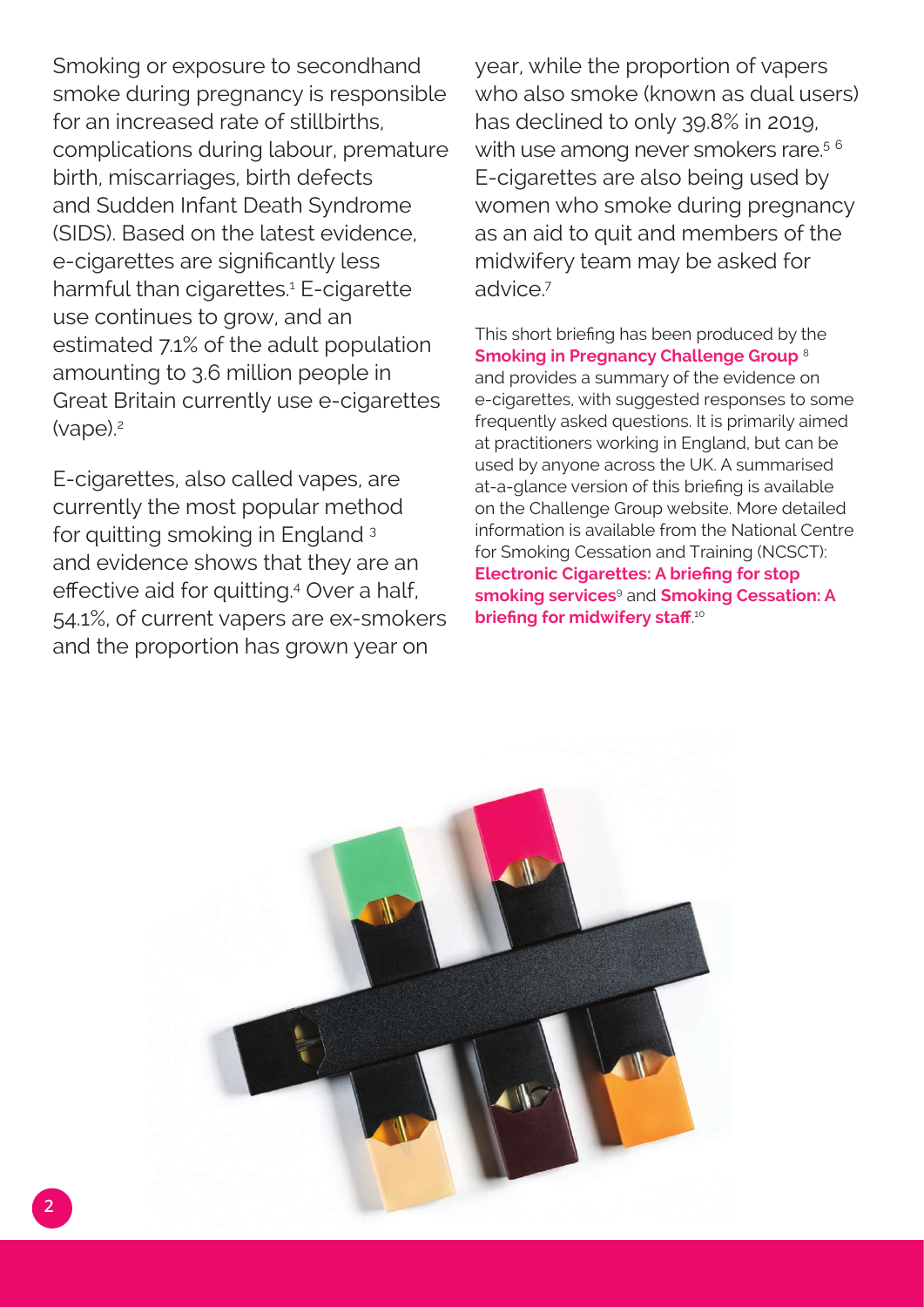## **Summary**

#### » **E-cigarettes are significantly less harmful to health than cigarettes.**

- » Very little research exists regarding the safety of using e-cigarettes (vaping) during pregnancy, however evidence from adult smokers in general suggests that they are likely to be significantly less harmful to a pregnant woman and her baby than continuing to smoke. More research is needed in this area.
- » Smoking during pregnancy can harm the baby in the womb **[from](https://cdn.shopify.com/s/files/1/0924/4392/files/passive-smoking-and-children.pdf?15599436013786148553)  [day one](https://cdn.shopify.com/s/files/1/0924/4392/files/passive-smoking-and-children.pdf?15599436013786148553)**. Stopping smoking is one of the best things a woman and her partner can do to protect the health of their baby through pregnancy and beyond.
- » While licensed Nicotine Replacement Therapy (NRT) products such as nicotine patches, gum and inhalers are the recommended option, if a pregnant woman chooses to use an e-cigarette and if that helps her to quit smoking and stay smokefree, **she should be supported to do so.**
- » Using e-cigarettes without stopping smoking does not provide health benefits; anyone who is using both should be strongly encouraged to stop smoking as soon as they can.
- » For households with one or more smokers, e-cigarettes can be used as a way to maintain a smokefree home and protect children from secondhand smoke.
- » Based on the available evidence on e-cigarette safety, there is no reason to believe that using an e-cigarette would compromise breastfeeding. Women who vape following birth should not be discouraged from doing so if it enables them to stay quit and maintain a smokefree home.
- » For data recording purposes, a woman who has stopped smoking completely and switched to vaping is classified as a non-smoker.
- » Using an e-cigarette is much cheaper than smoking.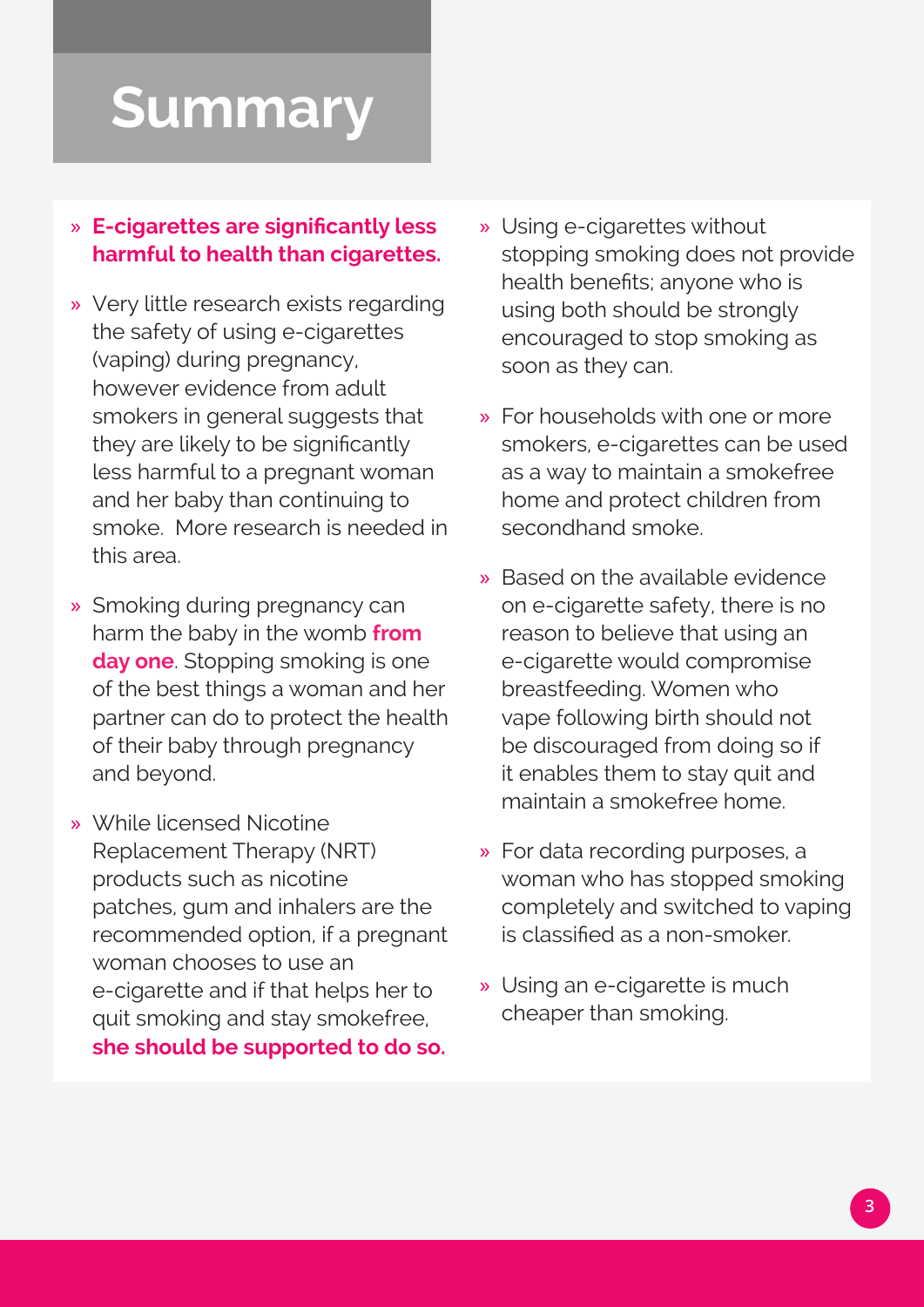## Frequently asked questions **& suggested responses**

### **General Information**

#### 1. What are e-cigarettes?

E-cigarettes, also called vapes, are designed for users to inhale nicotine through a vapour rather than smoke. They work by heating a solution that typically contains nicotine, propylene glycol and/ or vegetable glycerine, and flavourings. They come in many different shapes and sizes from disposable 'cigalike' products to highly sophisticated larger devices which users can adapt and fill with their own liquid, as well as compact 'pod' systems which use e-liquid capsules. Unlike cigarettes, e-cigarettes don't contain or burn tobacco and don't produce tar or carbon monoxide, which are known to be harmful to babies. For data recording purposes, a woman who has stopped smoking completely and switched to vaping is classified as a nonsmoker.

#### **Further info:**

*E-cigarettes generally consist of a battery, a vapourising chamber and e-cigarette liquid. The liquid can be contained in a sealed cartridge or can be added by the user into a refillable tank. E-cigarettes can be disposable or rechargeable and they come in different types: some resemble real cigarettes, while others have a pen-like shape, a flash drive/ pebble-like shape or a box-like shape with a mouthpiece.*

*E-cigarettes are not the same as heated tobacco or heat-not-burn products. Unlike e-cigarettes, heated tobacco products contain tobacco and although likely to be less harmful than cigarettes, they are not harmless. It is recommended that pregnant women who smoke stop tobacco use completely to maximise the benefits to their health.*

#### 2. How safe are e-cigarettes?

E-cigarettes are not risk free, however they carry a small fraction of the risk of smoking. Based on the available evidence, experts have estimated that vaping is at least 95% less harmful to health than smoking, a figure endorsed by Public Health England. E-cigarettes do not produce tar or carbon monoxide, two of the most harmful elements in tobacco smoke. Although the vapour has been found to contain some toxicants also found in tobacco smoke, these are either at much lower levels or at levels not associated with serious health risk. Most importantly, e-cigarettes do not contain carbon monoxide, which is particularly harmful to developing babies. While very little research has been conducted into the safety of e-cigarette use in pregnancy, current evidence suggests it's likely to be significantly less harmful to a pregnant woman and her baby than cigarettes. More research is required to ascertain the effects of e-cigarettes on pregnant women and the foetus. There is so far no evidence of harm to the health of bystanders from exposure to e-cigarette vapour and experts have assessed the risk to be extremely low.

#### **Further info:**

*As relatively new products, long-term evidence on e-cigarettes does not yet exist. However, based on the available evidence, leading UK health and public health organisations agree that while not risk free, e-cigarette are far less harmful than tobacco cigarettes. Studies are currently underway to further investigate e-cigarette use in pregnancy.*

*An independent evidence review published by Public Health England (PHE) in 2018 found that "vaping poses only a small fraction of the risks of smoking and switching completely from smoking to vaping conveys substantial health*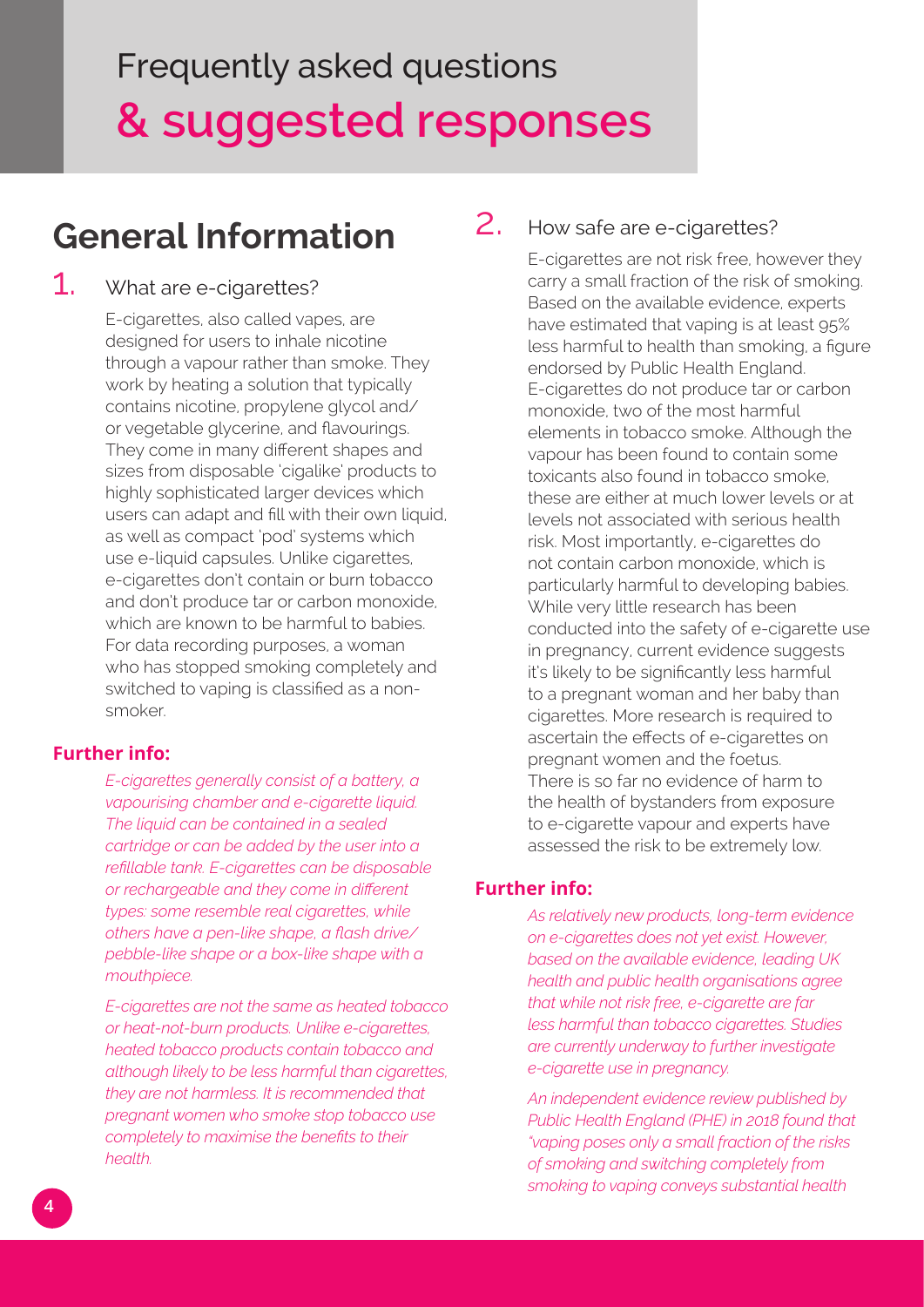<span id="page-4-0"></span>*benefits".1 On risks to bystanders, it found that: "to date, there have been no identified health risks of passive vaping to bystanders". Similarly, the 2016 Royal College of Physicians report 'Nicotine without smoke' concludes: "Harm to others from [e-cigarette] vapour exposure is negligible. The effects of maternal use on the fetus are unknown but, on the grounds of the very low levels of toxins in vapour, are probably close to those of NRT".[11](#page-7-0)*

#### 3. Is there carbon monoxide in e-cigarettes?

No. E-cigarettes do not contain carbon monoxide (CO) or many of the other harmful chemicals found in cigarettes. Someone who is only using e-cigarettes and is not exposed to other sources of CO, such as from secondhand smoke, should have the same low reading as any other non-smoker from a CO test. CO is especially dangerous during pregnancy because it deprives the baby of oxygen, slows its growth and development, and increases the risk of miscarriage, stillbirth and sudden infant death.

#### 4. What about the risks from nicotine?

The great majority of the harm from smoking comes from inhaling tobacco smoke which contains over 4,000 chemicals, a significant number of which are toxic. While it is nicotine that makes tobacco so addictive, it is relatively harmless on its own and is significantly less addictive when delivered though nicotine replacement products such as patches, gum and inhalers.<sup>1</sup> NRT is widely used to help people stop smoking, can be prescribed to pregnant women, and is a safe form of treatment during pregnancy and in the long term.1 Licensed NRT products are normally free when prescribed during pregnancy and may help some women quit successfully<sup>[12](#page-7-0)</sup> <sup>[13](#page-7-0)</sup> particularly when combined with support from a stop smoking specialist.

## **Vaping in pregnancy**

#### $\overline{5}$ . Can I use an e-cigarette to help me quit smoking?

If you are pregnant and you smoke, quitting is the best thing you can do for yourself and your baby. Nicotine replacement therapy (NRT) products such as patches, lozenges and gum are the recommended quitting support option as these are medicines that are licensed as safe for use in pregnancy. However, if you find using an e-cigarette helpful for quitting and staying smokefree, it is far safer for you and your baby than continuing to smoke. Most stop smoking services are e-cigarette friendly and will be able to support you to stay smokefree while using an e-cigarette.

Evidence shows that e-cigarettes are effective at helping people quit smoking, particularly when combined with support from a stop smoking specialist.<sup>4</sup> If you are using an e-cigarette to quit smoking you should use it as much as you feel necessary, in the same way as with NRT.

Whatever method you choose to quit smoking, you will give yourself the best chance if you get free advice and support from a specialist stop smoking professional. Evidence shows that you are up to four times as likely to quit successfully with their help.

#### **Further info:**

*A major UK clinical trial published in January 2019 found e-cigarettes, when combined with expert face-to-face support are up to twice as effective for quitting smoking as other nicotine replacement products such as patches or gum.<sup>4</sup>*

*Research shows that the most commonly reported reason for using e-cigarettes among current users is to quit or abstain from smoking.6 E-cigarettes are the most popular quitting method among smokers in England. <sup>3</sup>For more information see ASH Fact sheet: [Use of electronic](http://ash.org.uk/information-and-resources/fact-sheets/use-of-e-cigarettes-among-adults-in-great-britain-2018/) [cigarettes among adults in Great Britain.](http://ash.org.uk/information-and-resources/fact-sheets/use-of-e-cigarettes-among-adults-in-great-britain-2018/) Further information on the effectiveness of e-cigarettes for quitting smoking can be found in the 2018 PHE evidence review.1*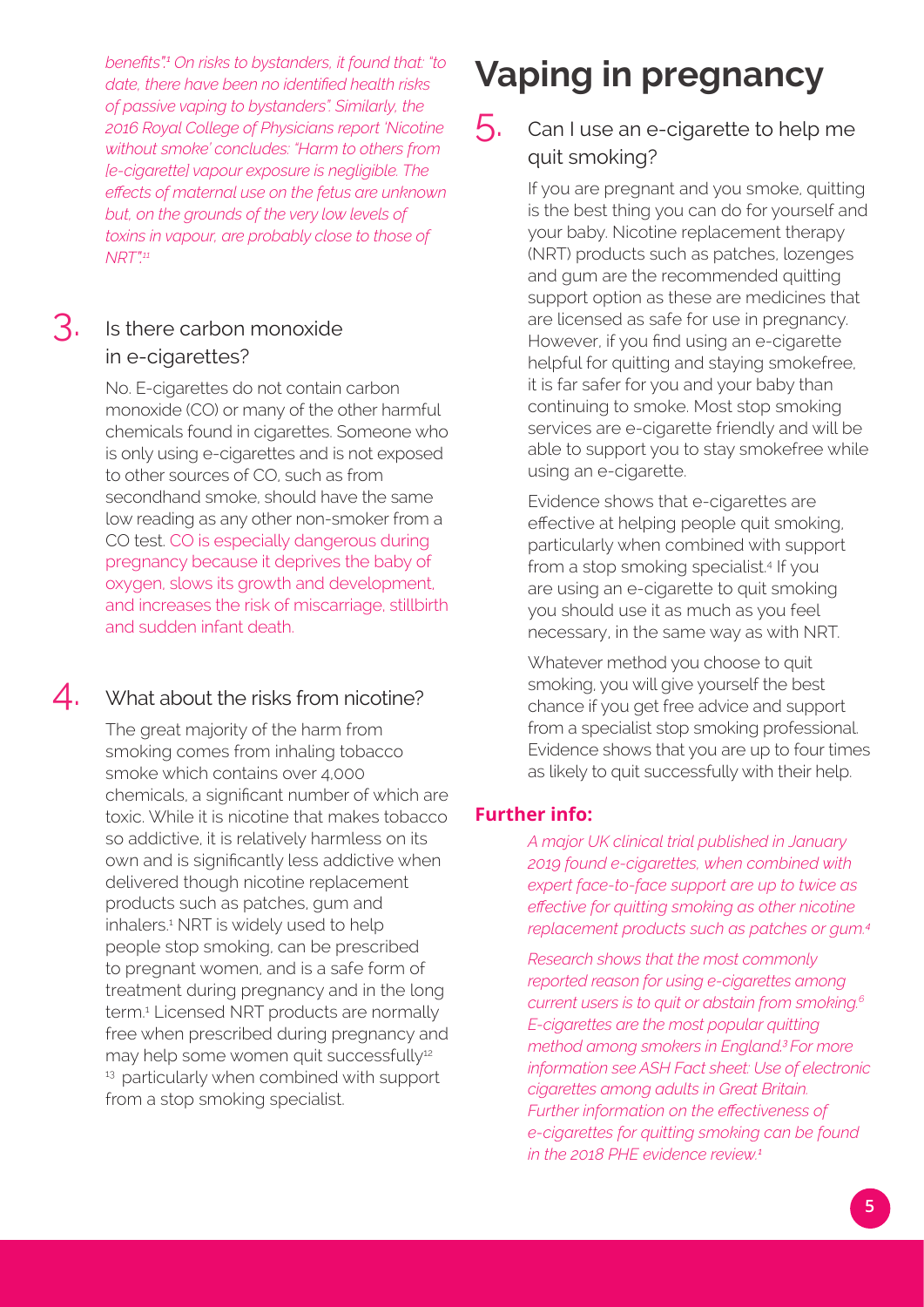

#### 6. Can I get an e-cigarette on prescription?

There are currently no e-cigarettes with a medicinal licence available on the UK market, meaning they cannot be prescribed by GPs or other healthcare professionals. If you want to give e-cigarettes a go, it's a good idea to visit a specialist vape shop as they can provide advice on the different e-cigarettes and e-liquid products and how to use them.

#### 7. Can I keep smoking a little bit if I'm also using an e-cigarette? No. Every cigarette causes damage both to

you and your baby. The only way to prevent this damage is to stop smoking completely. Stopping smoking early in pregnancy can almost completely prevent damage to the baby and stopping at any time during pregnancy reduces the risk of harm.

8. I've been using an e-cigarette to help me stop smoking – now I'm pregnant, should I stop using it? If you feel able to stop vaping or to switch to nicotine replacement therapy without going back to smoking then you could try to do

so. However, if you think stopping vaping is likely to cause you to relapse into smoking, you should continue to vape as existing evidence suggests that it is a much safer option for you and your baby.

#### 9. Is second hand vapour from e-cigarettes harmful to pregnant women?

There is currently no evidence of harm to bystanders from exposure to e-cigarette vapour and any risks are likely to be extremely low. Whether you allow partners and others to vape near you is a decision for you to make. Household members who choose to stop smoking through using e-cigarettes pose significantly less risk to those around them than if they continued to smoke.

Exposure to secondhand smoke from cigarettes during pregnancy leads to many of the same adverse birth outcomes experienced by women who smoke, including stillbirths, miscarriages and increased likelihood of Sudden Infant Death Syndrome (SIDS)[.14](#page-7-0) *For further info see Question 2.*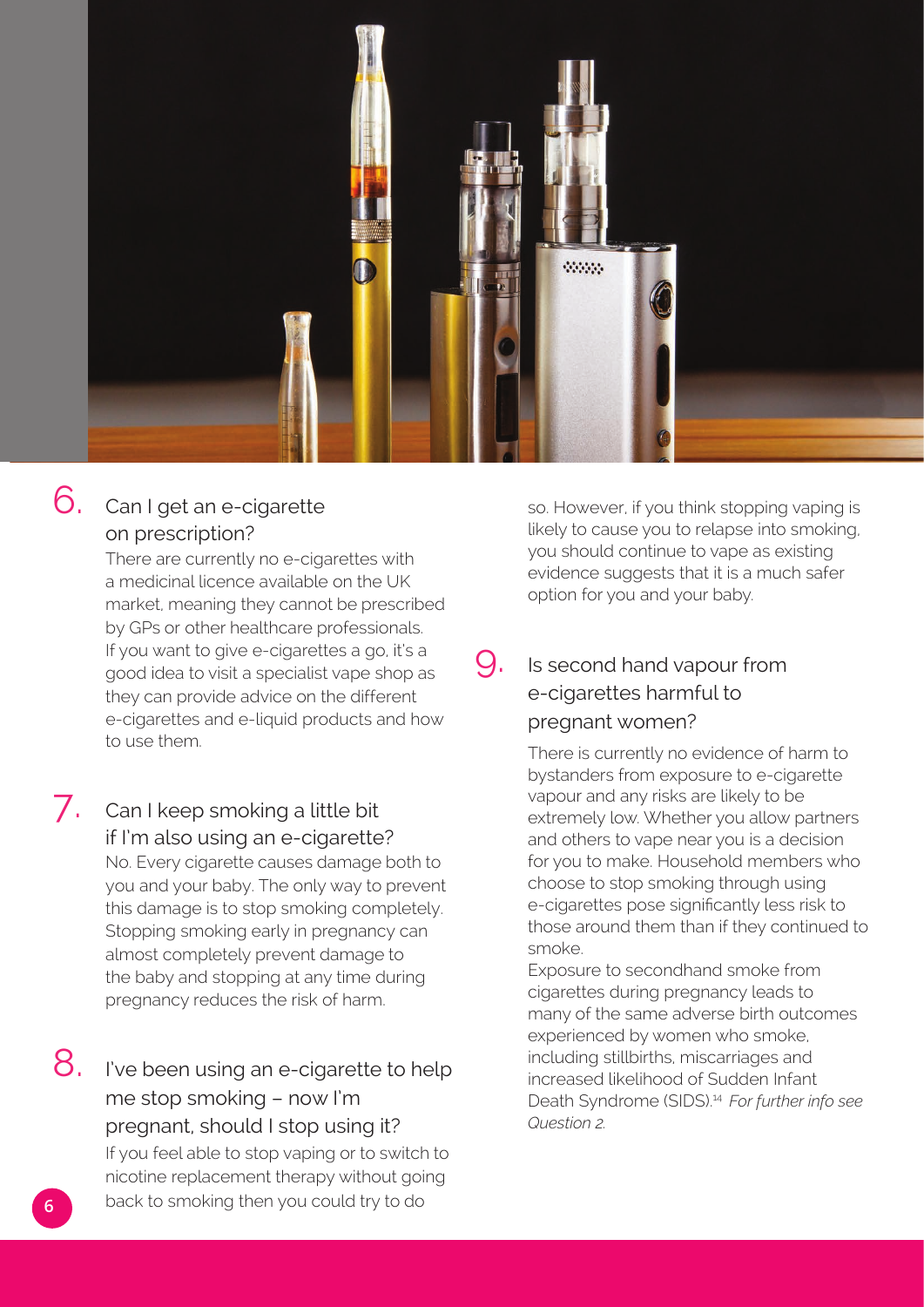### **Vaping once the baby is born**

#### $10$ . Can I use an e-cigarette around the baby after it is born?

There is currently no evidence of harm to bystanders from exposure to e-cigarette vapour and any risks are likely to be extremely low.1 *For further info see Question 2.*

The most important thing is to stay smokefree and protect your baby from the harm of secondhand smoke. If allowing the use of e-cigarettes indoors helps you or other members of your household to maintain a smokefree home, it is a far safer option than allowing smoking. However, newborns and young children have small, developing lungs and it may be advisable to take extra care around them. One way of achieving this would be not allowing vaping in confined spaces at home or in your car and using nicotine replacement products such as patches, gum and inhalers instead.

#### **Further info:**

*Women who live with a smoker are six times more likely to smoke throughout pregnancy and those who live with a smoker and manage to quit are more likely to relapse to smoking once the baby is born. An estimated 20% of women are exposed to secondhand smoke in the home throughout their pregnancy, leading to many of the same adverse birth outcomes experienced by women who smoke.<sup>12</sup>*

#### 11. Can I use an e-cigarette if I'm breastfeeding?

Based on the available evidence on e-cigarette safety there is no reason to believe that using an e-cigarette would compromise breastfeeding. If vaping is helping you to quit smoking and stay smokefree, you should carry on with it, including while breastfeeding.<sup>15</sup>

#### 12. What steps should I take to minimise any risks from e-cigarettes to babies and children?

You should take steps to prevent children from accidentally swallowing e-cigarette liquid or small parts of devices. As is the case with medicines and cleaning products, e-cigarettes and e-liquids should be kept out of the reach of children.<sup>16</sup>

As with all rechargeable electrical equipment, to reduce the risk of fire you should always use the correct charger and should not leave your e-cigarette charging unattended or overnight. E-cigarettes should be charged away from babies and toddlers.

#### **Further info:**

*For more information on safe use of e-cigarettes in the home, see and [ROSPA: Use](https://www.rospa.com/rospaweb/docs/advice-services/home-safety/vaping-in-the-home-advice-for-parents.pdf) [of e-cigarettes \(vaping\) in the home: advice for](https://www.rospa.com/rospaweb/docs/advice-services/home-safety/vaping-in-the-home-advice-for-parents.pdf) [parents](https://www.rospa.com/rospaweb/docs/advice-services/home-safety/vaping-in-the-home-advice-for-parents.pdf) and Electrical Safety First, Guidance on e-cigarette safety. <sup>14</sup> [17](#page-7-0)*

#### **Further information available from:**

- » McNeill A et al. **[Evidence review of](https://assets.publishing.service.gov.uk/government/uploads/system/uploads/attachment_data/file/684963/Evidence_review_of_e-cigarettes_and_heated_tobacco_products_2018.pdf) e-[cigarettes and heated tobacco products](https://assets.publishing.service.gov.uk/government/uploads/system/uploads/attachment_data/file/684963/Evidence_review_of_e-cigarettes_and_heated_tobacco_products_2018.pdf) [2018 A report commissioned by Public](https://assets.publishing.service.gov.uk/government/uploads/system/uploads/attachment_data/file/684963/Evidence_review_of_e-cigarettes_and_heated_tobacco_products_2018.pdf) [Health England](https://assets.publishing.service.gov.uk/government/uploads/system/uploads/attachment_data/file/684963/Evidence_review_of_e-cigarettes_and_heated_tobacco_products_2018.pdf)**. PHE. 2018.
- » McNeill A et al. **[Vaping in England: an](https://www.gov.uk/government/publications/vaping-in-england-evidence-update-march-2020)  [evidence update including mental health](https://www.gov.uk/government/publications/vaping-in-england-evidence-update-march-2020)  [and pregnancy.](https://www.gov.uk/government/publications/vaping-in-england-evidence-update-march-2020)** March 2020.
- » **[ASH Briefing: Electronic cigarettes](http://www.ash.org.uk/files/documents/ASH_715.pdf)**
- » Hajek P et al**. A Randomized Trial of E-Cigar[ettes versus Nicotine-Replacement](https://www.nejm.org/doi/full/10.1056/NEJMoa1808779) [Therapy](https://www.nejm.org/doi/full/10.1056/NEJMoa1808779)**. 2019.
- » McRobbie H et al. **[Electronic cigarettes for](http://onlinelibrary.wiley.com/doi/10.1002/14651858.CD010216.pub2/abstract) [smoking cessation and reduction.](http://onlinelibrary.wiley.com/doi/10.1002/14651858.CD010216.pub2/abstract)** 2014.
- » **[ROSPA: Use of e-cigarettes \(vaping\) in the](https://www.rospa.com/rospaweb/docs/advice-services/home-safety/vaping-in-the-home-advice-for-parents.pdf) home: advice for parents**
- » **['Making the Switch'](https://nnalliance.org/nnaresources/switch-videos)** short films for smokers considering a move to vaping developed by the New Nicotine Alliance and the NCSCT
- » **[Electronic cigarettes: A briefing for stop](https://www.ncsct.co.uk/publication_electronic_cigarette_briefing.php) [smoking services](https://www.ncsct.co.uk/publication_electronic_cigarette_briefing.php)** NCSCT, 2016
- » **[Smoking Cessation: a briefing for midwifery](https://www.ncsct.co.uk/publication_briefing_for_midwifery_staff.php) [staff](https://www.ncsct.co.uk/publication_briefing_for_midwifery_staff.php)** NCSCT, 2016
- » NICE guideline [NG92]: **Stop smoking [interventions and services –includes advice](https://www.nice.org.uk/guidance/ng92)  on smoking cessation and e-cigarettes**
- » **[RCN: Smoking cessation.](https://www.rcn.org.uk/clinical-topics/public-health/smoking-cessation)**